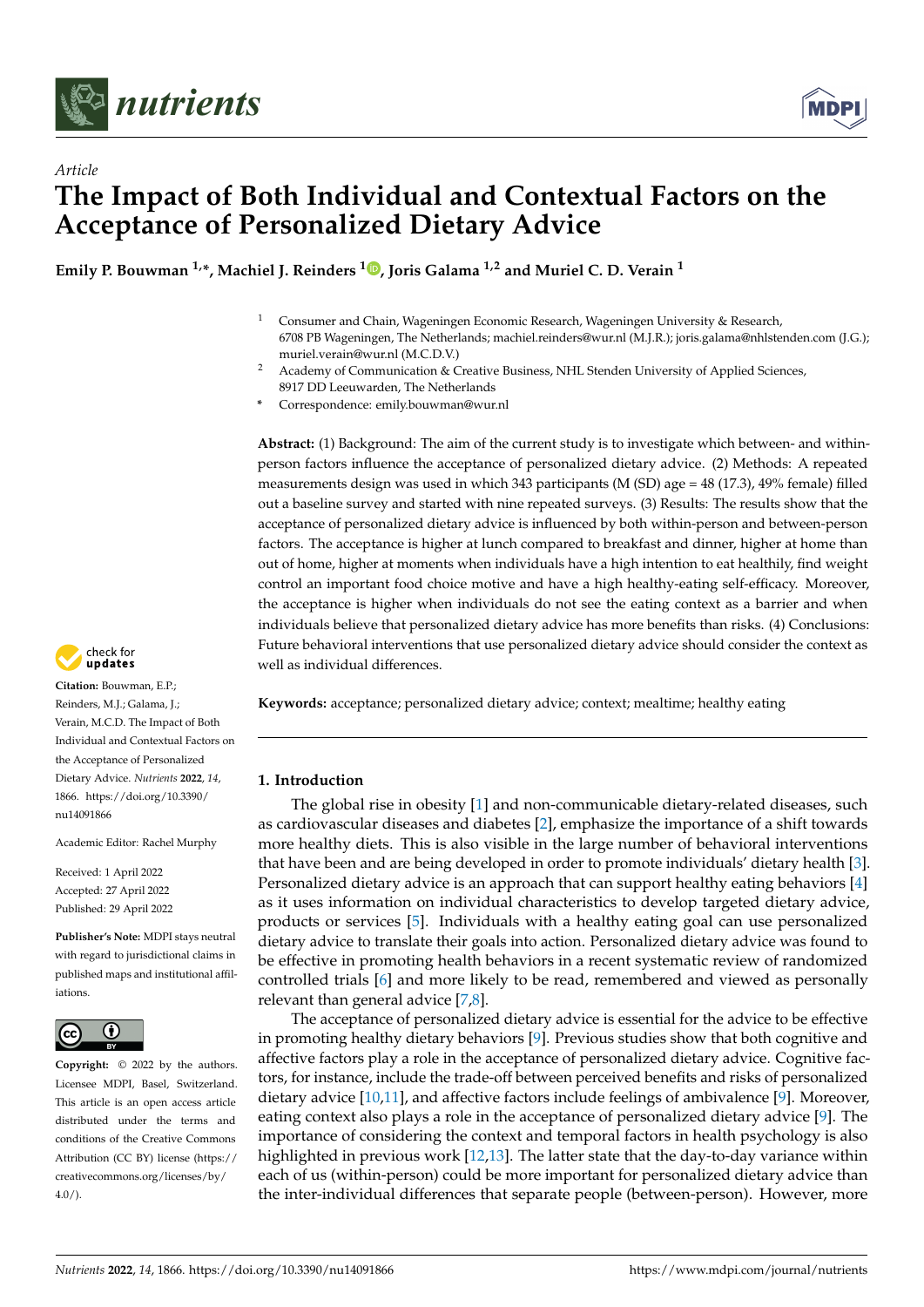research is needed on within-person drivers of the acceptance of personalized dietary advice in addition to between-person drivers. The current study therefore aims to explore how individuals vary regarding their acceptance of personalized dietary advice between one another and within themselves between mealtimes.

#### *1.1. Within-Person Drivers of the Acceptance of Personalized Dietary Advice*

Literature shows that for behavior change to take place, the following three conditions must be met: the person should be motivated, should be able and have the opportunity to perform the desired behavior. These three factors form the Motivation-Opportunity-Ability (MOA) framework [\[14\]](#page-12-7) and are also mentioned as important drivers of acceptance of personalized dietary advice [\[4\]](#page-11-3).

Motivation is an important driver of food intake [\[15\]](#page-12-8) and plays an important role in the acceptance of personalized dietary advice [\[16\]](#page-12-9). Goal setting is highlighted as an important factor regarding the acceptance of personalized dietary advice [\[4\]](#page-11-3). Previous work investigated the moderating effect of different types of motivation in relation to the acceptance of personalized dietary advice [\[17\]](#page-12-10). In that respect, consumers have different motives or motivations for choosing or eating their food [\[18\]](#page-12-11). It is found that the healthrelated food choice motives 'weight control' and 'health' had a positive effect on the acceptance of personalized dietary advice [\[19\]](#page-12-12). Moreover, weight loss is seen as a positive outcome of personalized dietary advice [\[4\]](#page-11-3). Furthermore, it is shown that the importance of food choice motives varies at different mealtimes [\[20,](#page-12-13)[21\]](#page-12-14). For instance, it is found that health and weight control are least important for snacking and most important at breakfast and/or lunch [\[21\]](#page-12-14). It is hypothesized that the acceptance of personalized dietary advice will be higher at moments when individuals are more motivated, i.e., have a high intention to eat healthily (H1) and at moments when individuals find health (H2) and weight control (H3) to be relatively more important food choice motives.

During the day, the opportunity that an individual has to follow personalized dietary advice and to eat healthy foods changes due to different contextual factors [\[4,](#page-11-3)[9](#page-12-2)[,22\]](#page-12-15). The context can, for example, be perceived as a barrier to using personalized dietary advice [\[9](#page-12-2)[,22\]](#page-12-15). Previous work argues that giving the right advice, at the right moment, while taking the context into account will stimulate the acceptance of personalized dietary advice [\[23\]](#page-12-16). A distinction can be made between the social context (eating alone or with others) and the physical context (eating at home or out of home) and both play a role in the acceptance of personalized dietary advice [\[4\]](#page-11-3). We expect that eating alone and at home will increase acceptance of personalized dietary advice, as it is argued that it could be difficult to adhere to a personalized diet in social situations [\[24\]](#page-12-17). Thus, it is hypothesized that the acceptance of personalized dietary advice is higher when eating at home (H4) and when eating alone (H5).

Investigating the acceptance of personalized dietary advice at different mealtimes gives an idea of how the acceptance changes during the day at moments where individuals make food choices. It can be reasoned that the acceptance of personalized dietary advice is higher at breakfast and lunch compared to dinner, as individuals have more self-regulation earlier in the day which is needed to follow advice [\[4,](#page-11-3)[25,](#page-12-18)[26\]](#page-12-19). Moreover, at breakfast and lunch compared to dinner, individuals often eat alone and are often able to choose their own individual meal rather than cooking a meal for others whose wishes also need to be considered. Therefore, it is hypothesized that the acceptance of personalized dietary advice is higher during breakfast and lunch compared to dinner (H6).

Finally, the acceptance of personalized dietary advice is also found to be influenced by an individual's belief in their ability to perform a desired task (self-efficacy) [\[27,](#page-12-20)[28\]](#page-12-21). Following personalized dietary advice requires a certain commitment from individuals, which is likely to be higher for those with higher self-efficacy [\[4\]](#page-11-3). An individual's level of self-efficacy is also expected to change during the day. Self-efficacy is closely related to self-regulation, which is a concept known to change during the day [\[25](#page-12-18)[,26](#page-12-19)[,29](#page-12-22)[,30\]](#page-12-23) and more likely to be impaired at the end of the day. Therefore, it is hypothesized that the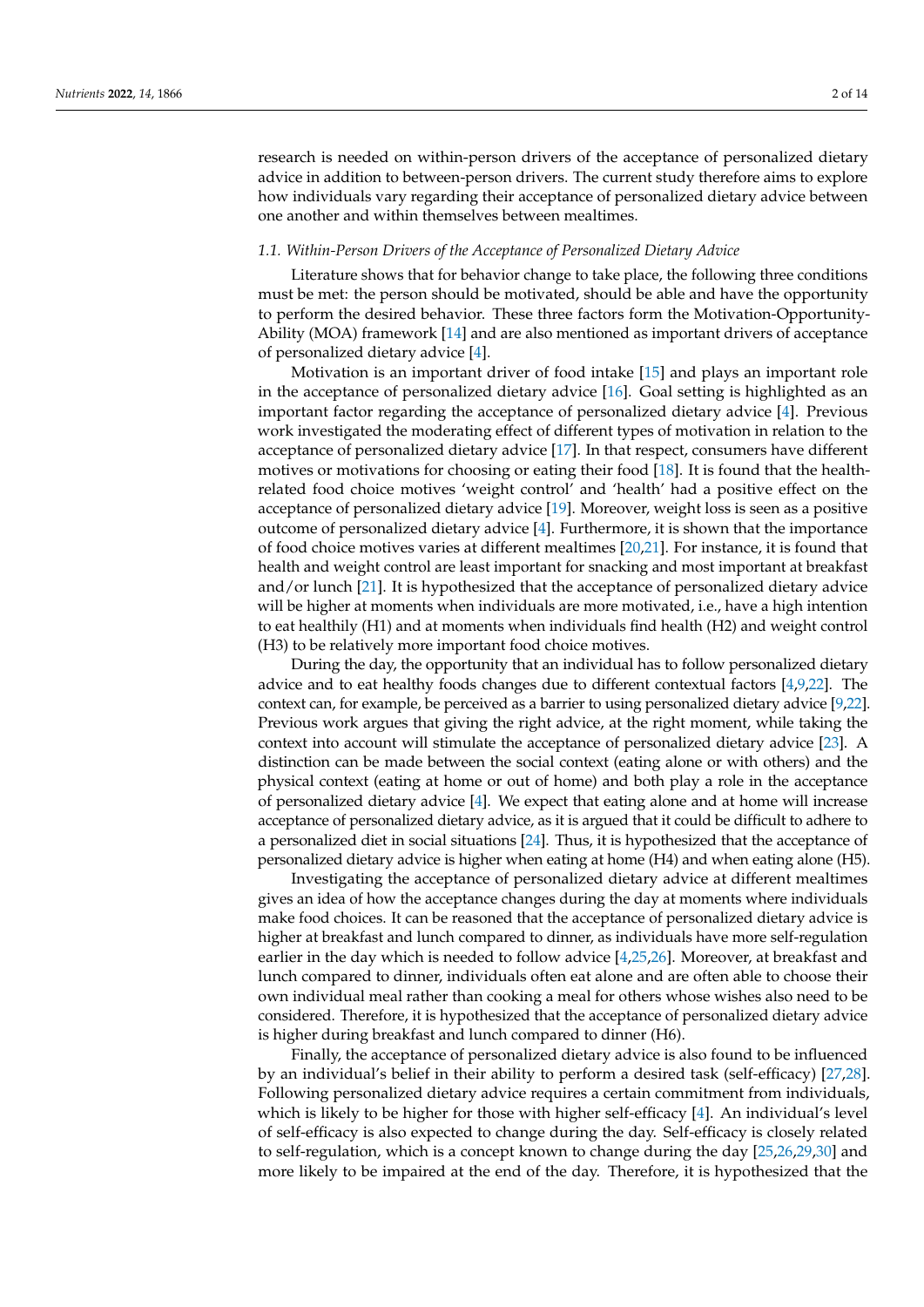acceptance of personalized dietary advice is higher at moments when individuals have a high healthy-eating self-efficacy (H7).

## *1.2. Between-Person Drivers of the Acceptance of Personalized Dietary Advice*

Previous literature on the consumer acceptance of personalized dietary advice focused on several individual drivers of the acceptance of personalized dietary advice.

The acceptance of personalized dietary advice is determined by a decision-making process that weighs the risks and benefits of the personalized approach (risk-benefit perception) [\[11](#page-12-4)[,28](#page-12-21)[,31](#page-12-24)[,32\]](#page-12-25). More specifically, these studies indicate that consumers' acceptance of personalized dietary advice increases with greater perceived benefits and fewer perceived risks associated with personalized dietary advice [\[10](#page-12-3)[,28\]](#page-12-21). For example, one study suggested that consumers feel that disclosing their privacy information is too great a risk compared to the benefits offered by personalized dietary advice services [\[10\]](#page-12-3). These researchers capture this 'benefits and risks' trade-off in an overall information disclosure valuation, called privacy calculus. It is hypothesized that the acceptance of personalized dietary advice is higher when more benefits than risks regarding personalized dietary advice are perceived (H8).

Consumers' adoption intention regarding personalized dietary advice may not solely be the result of cognitive considerations of benefits and risks. Several studies point out the role of ambivalent feelings in predicting the adoption intention of new technologies and services [\[9,](#page-12-2)[33\]](#page-12-26). Ambivalence refers to having both positive and negative feelings simultaneously and may result from conflicting evaluations of benefits and risks [\[34,](#page-13-0)[35\]](#page-13-1). As personalized dietary advice may simultaneously stimulate both the urge towards a better health and different barriers such as the fear of data misuse, ambivalent feelings among consumers may very well be the result. It is hypothesized that the acceptance of personalized dietary advice is lower with higher levels of ambivalent feelings towards personalized dietary advice (H9).

The extent to which individuals perceive barriers towards using personalized dietary advice also plays an important role in the acceptance of personalized dietary advice [\[9\]](#page-12-2). Social rejection as well as the eating context can both be seen as a barrier to accepting personalized dietary advice [\[22\]](#page-12-15). Thus, it is hypothesized that the acceptance of personalized dietary advice is lower for individuals who perceive social rejection as a barrier (H10) as well as for those who perceive the eating context as a barrier (H11).

Finally, demographic differences could also play a role in individual drivers of intention to use personalized dietary advice. For example, females are generally more interested in nutritional health, therefore also more likely to contribute to food research than males and more likely to be interested in personalized dietary advice [\[6\]](#page-11-5). Additionally, younger individuals seem more open to change and thus could be more open to personalized dietary advice than older individuals as they might find it harder to adopt something new [\[6\]](#page-11-5). Finally, individuals with a lower education seem to be less open to personalized dietary advice than individuals with a higher education [\[36](#page-13-2)[,37\]](#page-13-3).

## *1.3. Current Research*

In sum, the current research focuses on mapping how individuals vary regarding their acceptance of personalized dietary advice between one another and within themselves between mealtimes. More specifically, we investigate whether differences within a person (mealtime, physical context, social context, intention to eat healthily, food choice motives, health and weight control, healthy-eating self-efficacy) and differences between individuals (risk-benefit perception of personalized dietary advice, ambivalent feelings towards personalized dietary advice, perceived barrier eating context, perceived barrier social rejection and demographics) predict differences in acceptance of personalized dietary advice.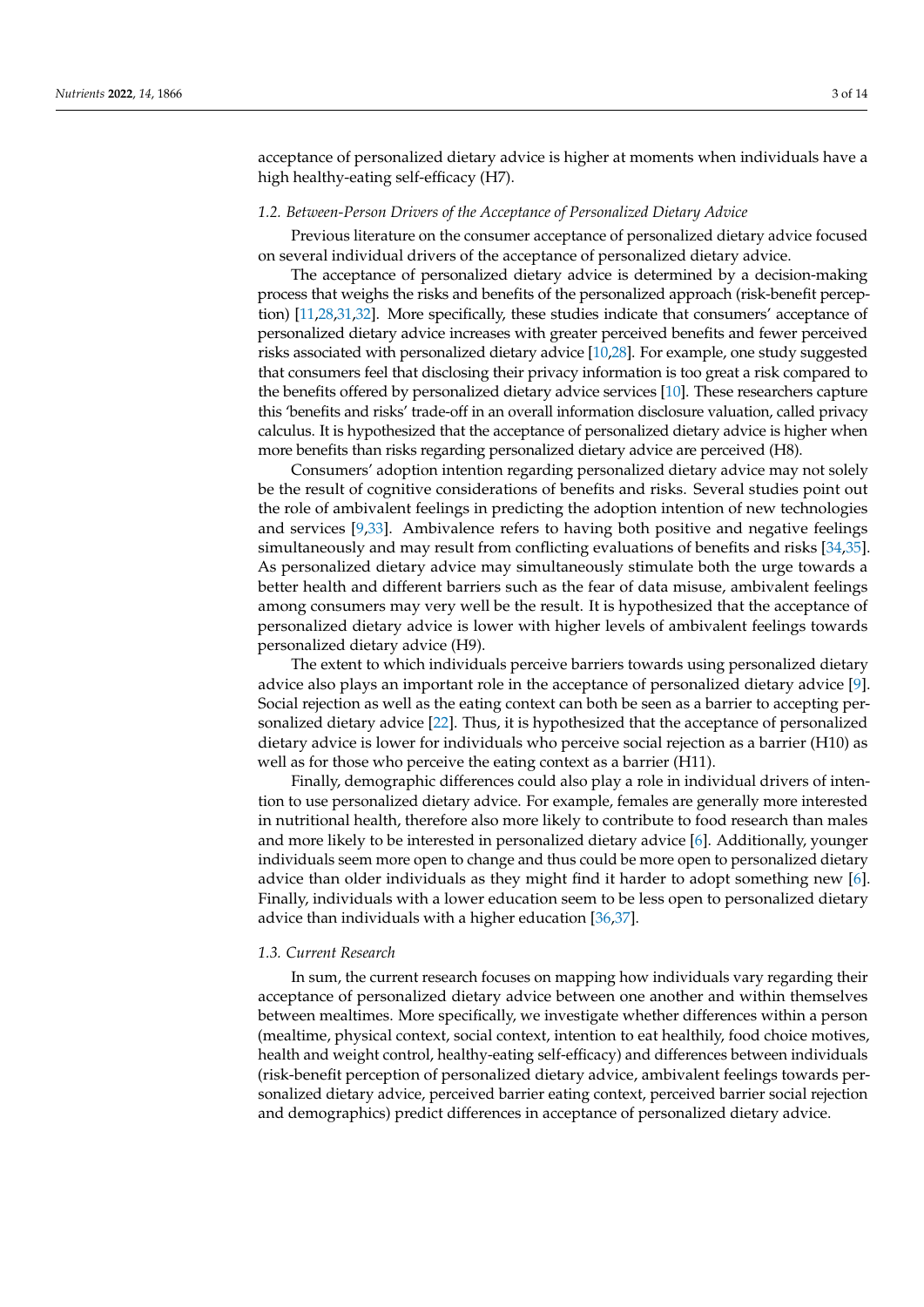# **2. Materials and Methods**

# *2.1. Design and Procedure*

An observational within-subjects design was applied to investigate the variation in the acceptance of personalized dietary advice. Participants filled out a baseline survey in the last week of August 2021 and filled out nine repeated surveys over a period of three weeks (6 September–24 September 2021). Between-subject predictors were measured at baseline with a 10 min online survey after participants were deemed eligible to participate. Eligible participants had to own a suitable smartphone, be at least 18 years old, not be on vacation and they should eat breakfast, lunch and dinner at least three times a week. When the required sample size for the baseline measurement was reached, participants started with repeated measurements to monitor the within-subject predictors which were sent via SMS (i.e., Short Message Service) on their smartphone. The within-subject predictors were monitored nine times right before a mealtime (i.e., three times a week for three weeks) and every measurement took approximately five minutes to complete (i.e., eventbased assessment) [\[38\]](#page-13-4). Participants received a push notification to fill out the repeated measurement and the time frame of the measurement was either five or six hours (breakfast: 5 a.m. to 11 a.m.; lunch: 11 a.m. to 16 p.m.; dinner: 16 p.m. to 21 p.m.). To make sure all participants filled out the repeated measurements before a mealtime, they were screened out for a measurement moment when they indicated that they had already eaten their meal or were not going to eat a meal at that moment. Screened out participants were reminded to fill in the survey before the mealtime next time. To control for order effects, participants were randomly divided into six conditions where the order of the three mealtimes varied based on a Latin Square design (see Table [1\)](#page-3-0).

<span id="page-3-0"></span>**Table 1.** The order of mealtimes assigned to the 6 conditions using a Latin Square design.

|           | Week 1           |                  |                  | Week 2           |                  |                  | Week 3           |                  |                  |  |
|-----------|------------------|------------------|------------------|------------------|------------------|------------------|------------------|------------------|------------------|--|
| Condition | Monday           | Tuesday          | Thursday         | Monday           | Tuesday          | Thursday         | Monday           | Tuesday          | Thursday         |  |
|           | <b>Breakfast</b> | Lunch            | Dinner           | Dinner           | <b>Breakfast</b> | Lunch            | Lunch            | Dinner           | <b>Breakfast</b> |  |
| າ         | <b>Breakfast</b> | Dinner           | Lunch            | Lunch            | <b>Breakfast</b> | Dinner           | Dinner           | Lunch            | <b>Breakfast</b> |  |
| 3         | Lunch            | <b>Breakfast</b> | Dinner           | Dinner           | Lunch            | <b>Breakfast</b> | <b>Breakfast</b> | Dinner           | Lunch            |  |
| 4         | Lunch            | Dinner           | <b>Breakfast</b> | <b>Breakfast</b> | Lunch            | Dinner           | Dinner           | <b>Breakfast</b> | Lunch            |  |
| 5         | Dinner           | <b>Breakfast</b> | Lunch            | Lunch            | Dinner           | <b>Breakfast</b> | <b>Breakfast</b> | Lunch            | Dinner           |  |
| 6         | Dinner           | Lunch            | Breakfast        | <b>Breakfast</b> | Dinner           | Lunch            | Lunch            | <b>Breakfast</b> | Dinner           |  |

## *2.2. Sample*

A representative sample of a cross-section of the Dutch adult population based on sex, age, education and region was recruited by a professional market research company. In total, 450 eligible Dutch individuals were invited to participate. The final sample of the baseline measurement consisted of 361 participants (response rate  $= 80.2\%$ ), of which 343 filled out at least one repeated measurement and were considered for the analysis. On average, the repeated measurements were filled in 7.1 times (SD = 2.4) and 111 participants filled in all 9 measurements. Based on experience of earlier studies [\[25](#page-12-18)[,30\]](#page-12-23), we believe this sample size is sufficient to draw meaningful conclusions.

Participants received incentives for their participation in the form of loyalty points which can be exchanged for gift vouchers. To reduce drop-out rates even more, participants received an extra incentive of EUR 10 if they completed the baseline as well as all the nine repeated measurements.

## *2.3. Measurements*

# 2.3.1. Baseline Measurement

Before starting the baseline measurement, all participants were given a definition of personalized dietary advice [\[9\]](#page-12-2) and a definition of healthy food consumption based on the guidelines of the Dutch Nutrition Centre. Ambivalence towards personalized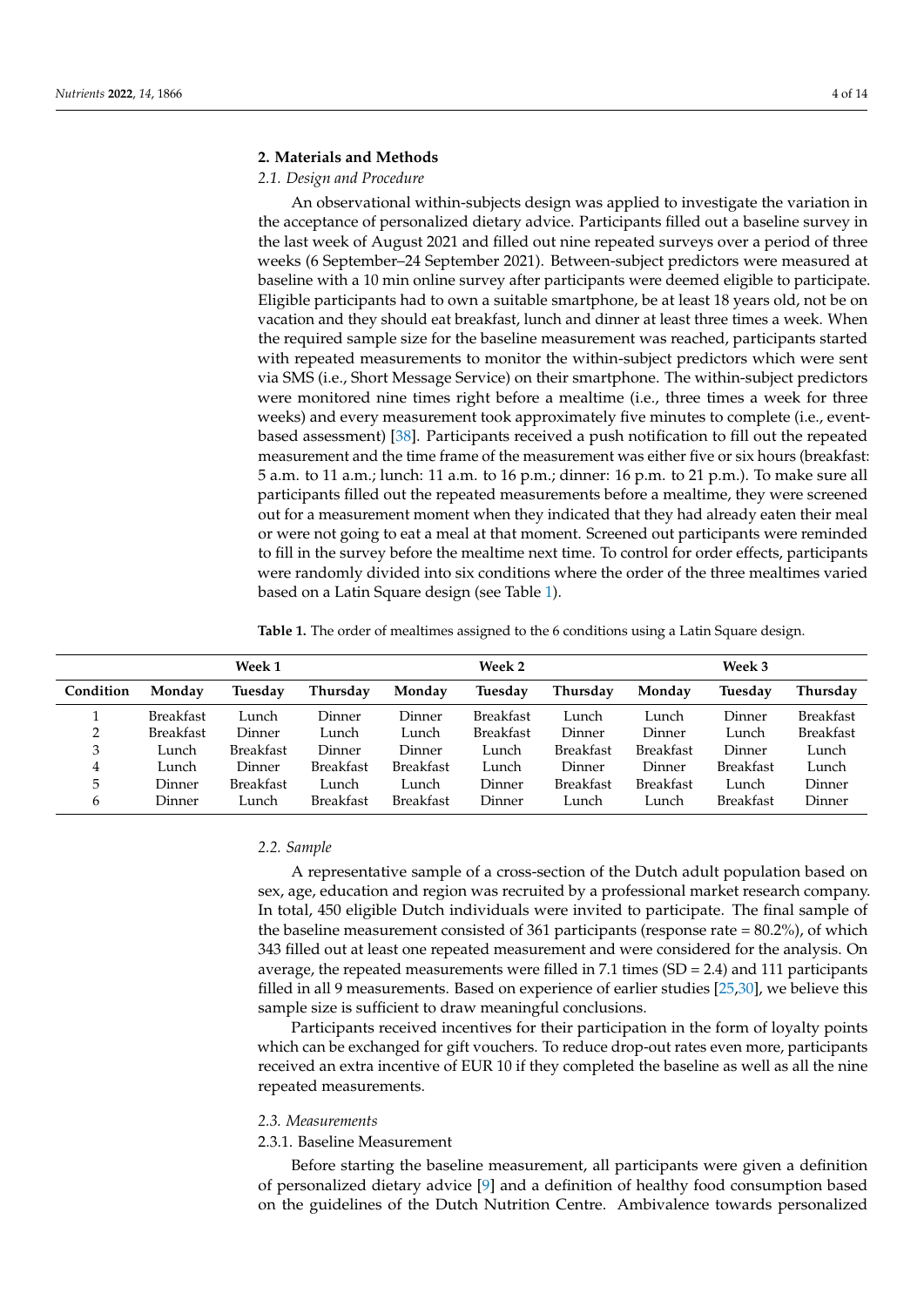dietary advice ( $M = 2.7$ ,  $SD = 1.3$ ,  $\alpha = 0.888$ ) was measured with three items on a 7-point semantic differential scale (absolutely does not give me conflicting feelings—gives me a lot of conflicting feelings; absolutely does not give me an uncomfortable feeling—gives me a very uncomfortable feeling; does not give me mixed feelings—gives me strong mixed feelings) [\[39\]](#page-13-5). Barriers to using personalized dietary advice were measured regarding the eating context (seven items;  $M = 4.3$ ,  $SD = 1.1$ ,  $\alpha = 0.810$ ) and social rejection (three items:  $M = 2.6$ ,  $SD = 1.3$ ,  $\alpha = 0.834$ ) on a 7-point Likert scale from 1 (Totally disagree) to 7 (Totally agree) [\[22\]](#page-12-15). The scale started with the following question: 'What would stop you from using personalized dietary advice?'. An example of an item that measured barriers in the eating context is: 'It is hard to follow personalized dietary advice at work', and an example of an item that measured barriers in the social rejection is: 'Rejection of personalized dietary advice by my family'. Risk-benefit perception  $(M = 5.2, SD = 1.2)$  was measured with one item (Do you think that using personalized dietary advice offers more benefits than risks, or more risks than benefits?) on a 7-point semantic differential scale (more risks—more benefits) [\[10\]](#page-12-3). Finally, participants were asked whether they were using personalized services regarding food or physical activity (yes, food services; yes, physical activity services; yes, both; no), with how many people they live, whether they adhere to certain food rules (no; flexitarian; vegetarian; pescatarian; vegan; faith) and if they have a food-related health problem (yes; no).

# 2.3.2. Repeated Measurement

The social environment was measured by asking with whom they were going to eat (alone: 47.1%; not alone (household, family, friends, colleagues/students, roommates, other): 52.9%), and the physical environment was measured by asking where they were going to eat (at home: 81.4%; out of home (school, work, on the go, catering facility, someone else, hospital, vacation, other): 18.6%). After these questions, all participants were again given the definition of personalized dietary advice [\[9\]](#page-12-2) and the definition of healthy food consumption based on the guidelines of the Dutch Nutrition Centre. Acceptance of personalized dietary advice ( $M = 4.4$ , SD = 1.7) and the intention to eat healthily ( $M = 5.3$ ,  $SD = 1.3$ ) were both measured with three items on a 7-point Likert scale from 1 (Totally disagree) to 7 (Totally agree) [\[28\]](#page-12-21). The items for acceptance followed the question 'If I could receive personalized dietary advice, then . . . ' and were as follows: 'I would intend to use it at this meal moment', 'I would consider to use it at this meal moment' and 'I would definitely use it at this meal moment'. The items for intention to eat healthily were the following: 'I intend to eat healthy at this meal moment', 'I consider to eat healthy at this meal moment' and 'I will definitely eat healthy at this meal moment'. The food choice motives health  $(M = 5.1, SD = 1.0)$  and weight control  $(M = 4.7, SD = 1.2)$  were measured with, respectively six and three items on a 7-point Likert scale from 1 (Totally disagree) to 7 (Totally agree) [\[40\]](#page-13-6). The scale started with the following question: 'It is important to me that my [breakfast/lunch/dinner] at this moment . . . '. The health motives included 'contains a lot of vitamins and minerals', 'keeps me healthy', 'is nutritious', 'is high in protein', 'is good for my skin/teeth/hair/nails, etc.' and 'is high in fiber'. The weight control motives included 'is low in calories', 'helps me control my weight' and 'is low in fat'. Healthy-eating self-efficacy ( $M = 5.1$ ,  $SD = 1.1$ ) was measured with seven items on a 7-point Likert scale from 1 (Totally disagree) to 7 (Totally agree) [\[41\]](#page-13-7). The scale started with the following question: 'At this moment at [breakfast/lunch/dinner] . . . '. Examples of items are: 'I am able to consume fruits and vegetables', 'I am able to eat a variety of healthy foods to keep my diet balanced' and 'I am able to modify recipes to make them healthier'. Finally, the mealtime (breakfast, lunch, dinner) was included in the dataset.

## *2.4. Data Analysis*

A multilevel approach was used to analyze the data. A multilevel model is the most suited statistical approach to examine between-person variation and within-person variation in the same model [\[42\]](#page-13-8). Moreover, it allows for individuals with missing data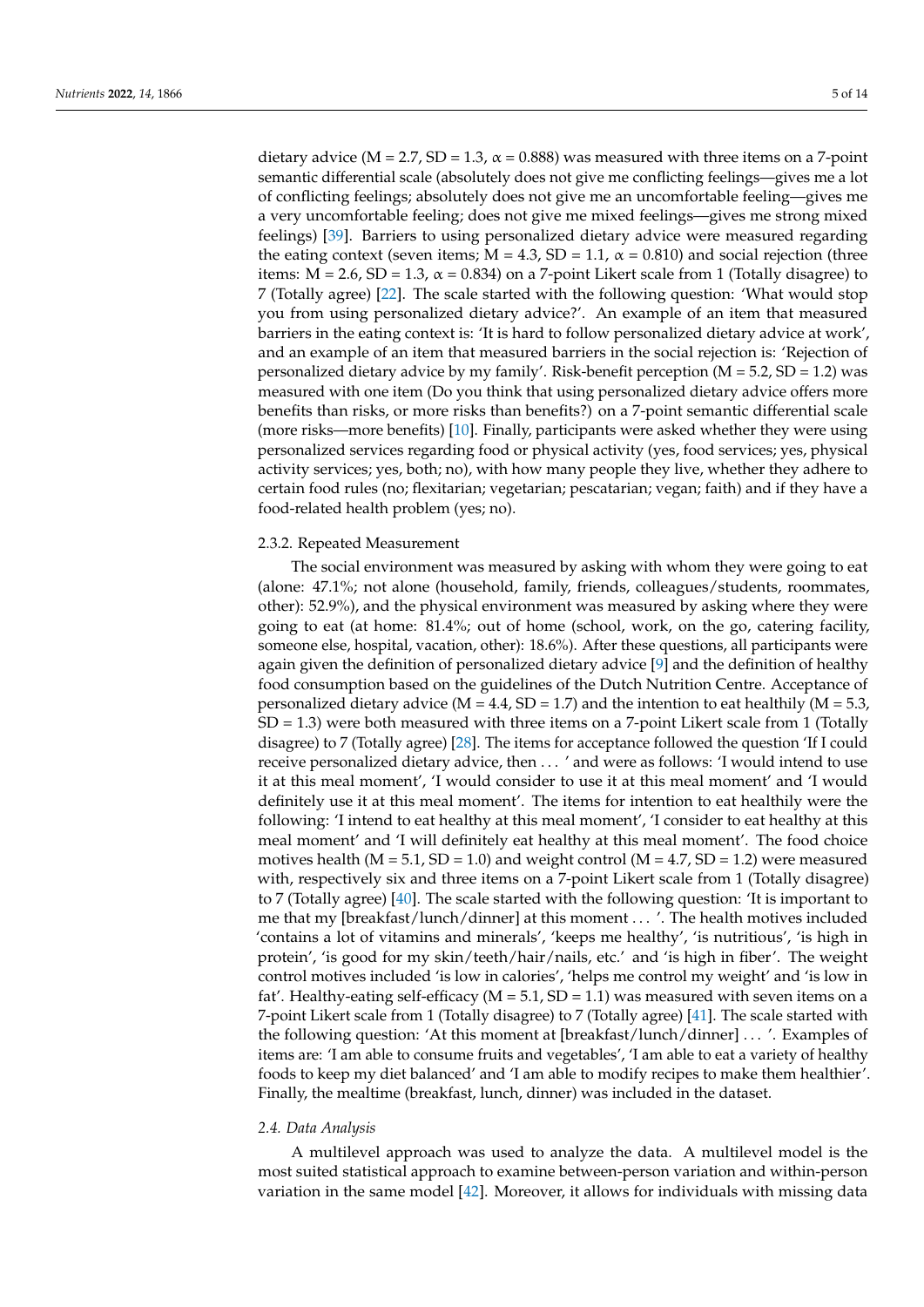points to be analyzed as well, as standard errors are appropriately adjusted [\[43\]](#page-13-9). In a multilevel model, the Level 1 predictors consist of the repeated measurements (withinperson) and the Level 2 predictors consist of the baseline measurements (between-person). Furthermore, fixed factors are included to capture the average effects across the participants and random factors are included to capture individual differences within the factors. The data was checked for homoscedasticity by comparing residuals to the fitted items in a scatterplot. The plot indicates randomly distributed data, indicating our data is homoscedastic. QQ-plots were used to check normality of residuals of our final model and of the random effects and no radical deviations from normality were found. A correlation matrix was plotted with the numerical independent variables to check for multicollinearity and there is no severe collinearity in our data (no correlations >0.8).

A random intercept and slopes model was estimated using the Maximum Likelihood method with acceptance of personalized dietary advice as the outcome variable, with fixed effects of the following first level predictors: mealtime 1 (lunch, breakfast), mealtime 2 (lunch, dinner), physical environment (at home, out of home), social environment (alone, with others), intention to eat healthily, food choice motive health, food choice motive weight control and healthy-eating self-efficacy, and the following second level predictors: ambivalence towards personalized dietary advice, eating context and social rejection as a barrier to using personalized dietary advice and risk-benefit perception regarding personalized dietary advice, sex (male, female), age and education (low, medium, high). Condition (1 to 6) was not included in the final model, because adding condition to the model, after being dummy coded, increased the BIC value, indicating that the added value of condition does not measure up to the increased complexity of the model. Mealtime and education were dummy coded. Username was included as a random factor, creating a random intercept for every participant. Additionally, the following predictors were added as a random factor because likelihood ratio tests showed that it significantly improved our model: mealtime 1 (lunch, breakfast; variance<sup>mealmoment1</sup> =  $0.07$ ), mealtime 2 (lunch, dinner; variance<sup>mealmoment2</sup> = 0.15,  $p$  < 0.001), intention to eat healthily (variance = 0.09,  $p$  < 0.001), food choice motive health (variance  $= 0.14$ ,  $p < 0.01$ ), food choice motive weight control (variance  $= 0.08$ ,  $p < 0.001$ ) and healthy-eating self-efficacy (variance  $= 0.09$ ,  $p < 0.001$ ). Finally, model fit was examined with a step-down procedure to determine whether adding level 1 and level 2 predictors to the model would improve the model.

The data was analyzed with SPSS version 25 and R version 3.6.1. The R-package lme4-R was used for the random intercept and slopes model.

## **3. Results**

## *3.1. Sample*

Participants of the baseline questionnaire had a mean age of 48 years (*SD* = 17.3) ranging from 18 to 85, with a sufficient distribution between different age groups ( $n^{<35}$  = 100;  $n^{35-49}$  = 91;  $n^{50-64}$  = 90;  $n^{< 64}$  = 80). Participants consisted of 49% females, and 23.8% had a low education, 42.1% a medium education and 34.1% a higher education. Moreover, about 47.6% of the participants live in the west of the Netherlands and 52.4% in the rest of the Netherlands, which is representative of how many inhabitants live there.

#### *3.2. Within- and between-Individual Differences*

As a baseline model, a random intercept model was estimated with acceptance of personalized dietary advice as the outcome variable and username as the random factor to examine the variances between and within individuals. This model shows that acceptance of personalized dietary advice varies within individuals as well as between individuals. A total of 42% of the variance was attributable to within-person differences, while 58% of the variance in the model can be explained by differences between individuals (Intra Class Coefficient  $= 0.58$ ). The within-person standard deviation shows that on average the acceptance of personalized dietary advice varied 1.09 points on a 7-point scale within individuals. The between-person standard deviation shows that on average the acceptance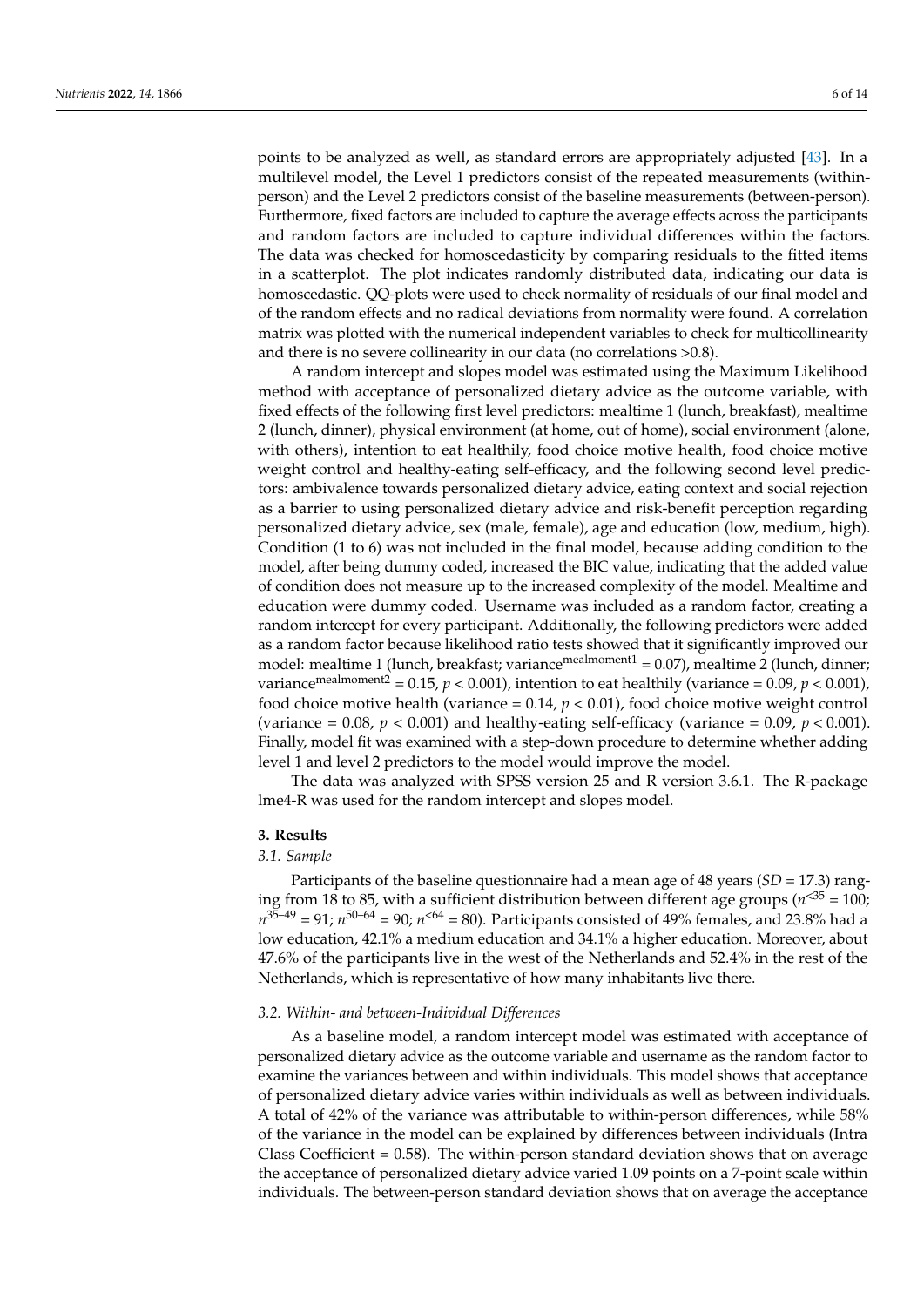of personalized dietary advice varied 1.28 points on a 7-point scale between individuals. See Table [2](#page-6-0) for an overview.

<span id="page-6-0"></span>**Table 2.** The mean and variance components displayed as standard deviations for acceptance of personalized dietary advice.

|                                              | Mean | <b>Standard Deviation</b> |                      | Within-Person | Intra Class |  |
|----------------------------------------------|------|---------------------------|----------------------|---------------|-------------|--|
|                                              |      | Between-Person            | <b>Within-Person</b> | Variance (%)  | Coefficient |  |
| Acceptance of personalized<br>dietary advice | 4.4  | l.28                      | 1.09                 |               | 0.58        |  |

Number of observations = 2435; Groups (Username) = 343.

# *3.3. Within-Person and Between-Person Predictors of the Acceptance of Personalized Dietary Advice*

Results of the random intercepts and slopes model (Tables [3](#page-6-1) and [4\)](#page-7-0) show that the acceptance of personalized dietary advice is predicted by several level 1 predictors. Acceptance is predicted to be higher at lunch compared to breakfast (estimate =  $-0.14$ , SE = 0.05, *p* < 0.01) and dinner (estimate = −0.12, SE = 0.05, *p* < 0.05), higher at home than out of home (estimate =  $-0.27$ , SE = 0.06,  $p < 0.001$ ), higher at moments when the intention to eat healthily is high (estimate =  $0.27$ , SE =  $0.03$ ,  $p < 0.001$ ), when weight control is an important food choice motive (estimate =  $0.14$ , SE =  $0.04$ ,  $p < 0.001$ ) and when the healthy-eating self-efficacy is high (estimate =  $0.27$ , SE =  $0.04$ ,  $p < 0.001$ ). Furthermore, acceptance of personalized dietary advice is also predicted by several level 2 predictors. Acceptance is predicted to be higher when the eating context is not seen as a barrier (estimate =  $-0.16$ ,  $SE = 0.06$ ,  $p < 0.01$ ) and when personalized dietary advice is seen to have more benefits than risks (estimate =  $0.23$ , SE =  $0.05$ ,  $p < 0.001$ ). The correlations of the random effects show that, for example, when the standard deviation of the intercept increases by one unit, the slope of mealtime1 decreases by 0.39 standard deviations and the slope of the food choice motive weight control decreases by 0.83 standard deviations.

<span id="page-6-1"></span>**Table 3.** Estimated model fixed effects.

|                                                          | Self-Regulation |           |         |                             |          |  |
|----------------------------------------------------------|-----------------|-----------|---------|-----------------------------|----------|--|
|                                                          | Estimate        | <b>SE</b> | t       | <b>Confidence Intervals</b> |          |  |
| Fixed effects                                            |                 |           |         | 2.5%                        | 97.5%    |  |
| Intercept                                                | $-0.04$         | 0.53      | 0.74    | $-0.64$                     | 1.43     |  |
| <b>First level</b>                                       |                 |           |         |                             |          |  |
| Mealtime1 (lunch, breakfast) <sup>a</sup>                | $-0.14$         | $0.05**$  | $-2.79$ | $-0.23$                     | $-0.04$  |  |
| Mealtime2 (lunch, dinner) <sup>a</sup>                   | $-0.11$         | $0.05*$   | $-2.13$ | $-0.22$                     | $-0.0$   |  |
| Social Environment (alone, with others) b                | $-0.01$         | 0.05      | $-0.29$ | $-0.11$                     | 0.08     |  |
| Physical Environment (at home, out of home) <sup>c</sup> | $-0.28$         | $0.06***$ | $-4.80$ | $-0.40$                     | $-0.17$  |  |
| Intention to eat healthily                               | 0.26            | $0.03***$ | 8.07    | 0.20                        | 0.33     |  |
| Health motive                                            | 0.08            | 0.05      | 1.70    | $-0.01$                     | 0.18     |  |
| Weight control motive                                    | 0.15            | $0.04***$ | 4.10    | 0.08                        | 0.23     |  |
| Healthy-eating self-efficacy                             | 0.27            | $0.04***$ | 7.12    | 0.19                        | 0.34     |  |
| Second level                                             |                 |           |         |                             |          |  |
| Ambivalence                                              | $-0.03$         | 0.05      | $-0.58$ | $-0.13$                     | 0.07     |  |
| Eating context as barrier                                | $-0.16$         | $0.06**$  | $-2.79$ | $-0.26$                     | $-0.05$  |  |
| Social rejection as barrier                              | 0.08            | 0.05      | 1.54    | $-0.02$                     | 0.18     |  |
| Risk-benefit Perception                                  | 0.21            | $0.05***$ | 4.08    | 0.11                        | 0.31     |  |
| Sex (male, female) <sup>d</sup>                          | 0.04            | 0.12      | 0.34    | $-0.19$                     | 0.27     |  |
| Age                                                      | $-0.01$         | $0.004*$  | $-2.24$ | $-0.02$                     | $-0.001$ |  |
| Education1 (low, medium) $e$                             | $-0.03$         | 0.15      | $-0.18$ | $-0.32$                     | 0.27     |  |
| Education2 (low, high) $e$                               | 0.01            | 0.16      | 0.06    | $-0.31$                     | 0.32     |  |

*p*-values estimated via *t*-tests using the Satterthwaite approximations to degrees of freedom; confidence intervals determined with the Wald method. <sup>a</sup> Lunch is coded 0, and breakfast and dinner as 1. <sup>b</sup> Alone is coded 1, and with others as 2. <sup>c</sup> At home is coded 1, and out of home is 2. <sup>d</sup> Male is coded as 1, and female as 2. <sup>e</sup> Low is coded as 0, medium and high as 1. \* *p* < 0.05. \*\* *p* < 0.01. \*\*\* *p* < 0.001.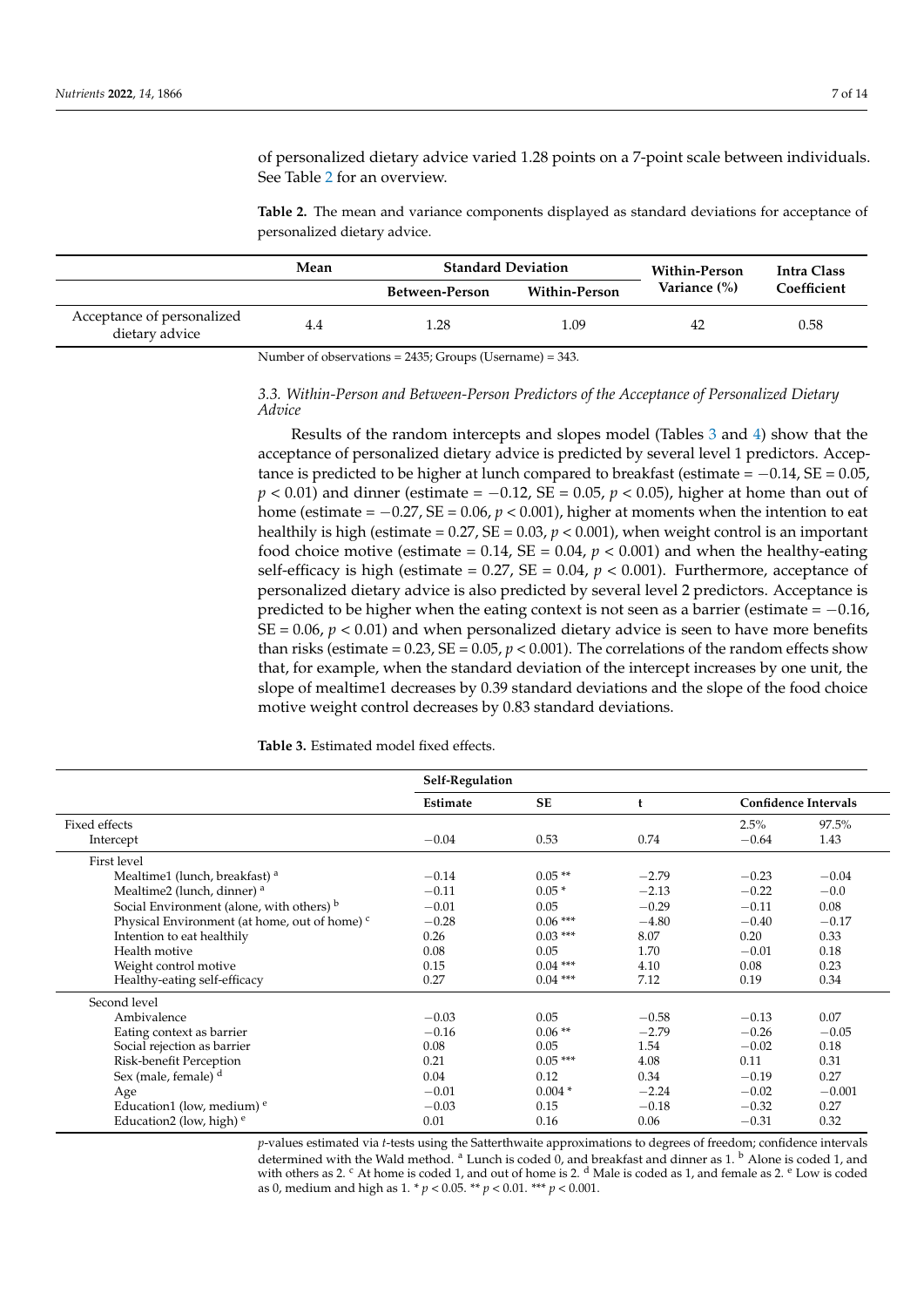**Grouping Effect Variance SD Correlation** Username Intercept 2.41 1.55 Mealtime1 (lunch, breakfast)  $0.07$   $0.26$   $-0.39$ Mealtime2 (lunch, dinner) 0.15 0.39 0.11 −0.25 Intention to eat healthily 0.09 0.30 −0.04 0.42 0.52 Health motive  $0.14$   $0.37$   $-0.31$   $-0.16$   $-0.08$   $-0.46$ Weight control motive 0.08 0.28 −0.83 0.64 0.10 0.37 −0.15 Healthy-eating self-efficacy 0.09 0.30 0.01 −0.34 −0.77 −0.58 −0.03 −0.32 Residual 6.63 0.79

<span id="page-7-0"></span>**Table 4.** Estimated model random effects.

# *3.4. Model Comparison*

First a model was estimated without predictors (Model 1), followed by a model with level 1 predictors (Model 2) and finally a model with both level 1 and level 2 predictors (Model 3). Likelihood ratio tests, Akaike information criterion (AIC) and Bayesian information criterion (BIC) show that adding first level predictors to the model results in a significantly improved model ( $X^2$  = 1022.5,  $p$  < 0.001). Adding level two predictors also results in a significantly improved model ( $X^2 = 40.65$ ,  $p < 0.001$ ); however, the AIC and the BIC value barely changes, and the BIC even increases a bit. The latter indicates that the benefit of adding level 2 predictors does not measure up to the increased complexity of the model. See Table [5](#page-7-1) for an overview.

<span id="page-7-1"></span>**Table 5.** Model comparison of model 1, 2 and 3.

| Model                                    | df | <b>AIC</b> | <b>BIC</b> | Loglik  | Deviance |        | $X^2 df$ |        |
|------------------------------------------|----|------------|------------|---------|----------|--------|----------|--------|
| model 1 (no predictors)                  |    | 8129       | 8146       | $-4061$ | 8123     |        |          |        |
| model 2 (level 1 predictors)             | 38 | 7177       | 7398       | $-3551$ | 7101     | 1022.5 | 35       | <0.001 |
| model 3 (level 1 and level 2 predictors) | 46 | 7153       | 7419       | $-3530$ | 7061     | 40.65  |          | <0.001 |

# **4. Discussion**

Personalized dietary advice is a promising route towards healthier diets [\[6\]](#page-11-5). However, for personalized dietary advice to be effective, it is essential that the advice is accepted by the receiver [\[9\]](#page-12-2). Previous work argued that not only inter-individual difference, but also, and probably even more so, day-to-day variances within each of us are important for personalized dietary advice to be effective [\[13\]](#page-12-6). The current study aimed to empirically research this matter by investigating the variance in acceptance of personalized dietary advice both within and between persons, and the factors that contribute to this variance.

The results show that indeed both individual characteristics of the receiver and contextual aspects that fluctuate within a person (e.g., mealtime) are important contributing factors to the acceptance of personalized dietary advice. This is in line with previous work which also show the importance of within-individual differences for a variety of psychological mechanisms [\[13](#page-12-6)[,25](#page-12-18)[,44\]](#page-13-10). Although the percentage of variance that can be attributed to within-individual differences in acceptance of personalized dietary advice is slightly smaller (42%) than the percentage of variance that can be attributed to between-individual differences, we can still conclude that within-individual differences are highly relevant in understanding the acceptance of personalized dietary advice.

## *4.1. Within-Person Predictors of the Acceptance of Personalized Dietary Advice*

An individual's motivation, opportunity and ability to adhere to a healthy diet at a certain moment are found to be predictive of the person's acceptance of personalized dietary advice in that moment, thereby showing the relevance of the MOA-framework [\[14\]](#page-12-7) in understanding the acceptance of personalized dietary advice. In terms of motivation, both the intention to eat healthily and the importance of weight control as a food choice motive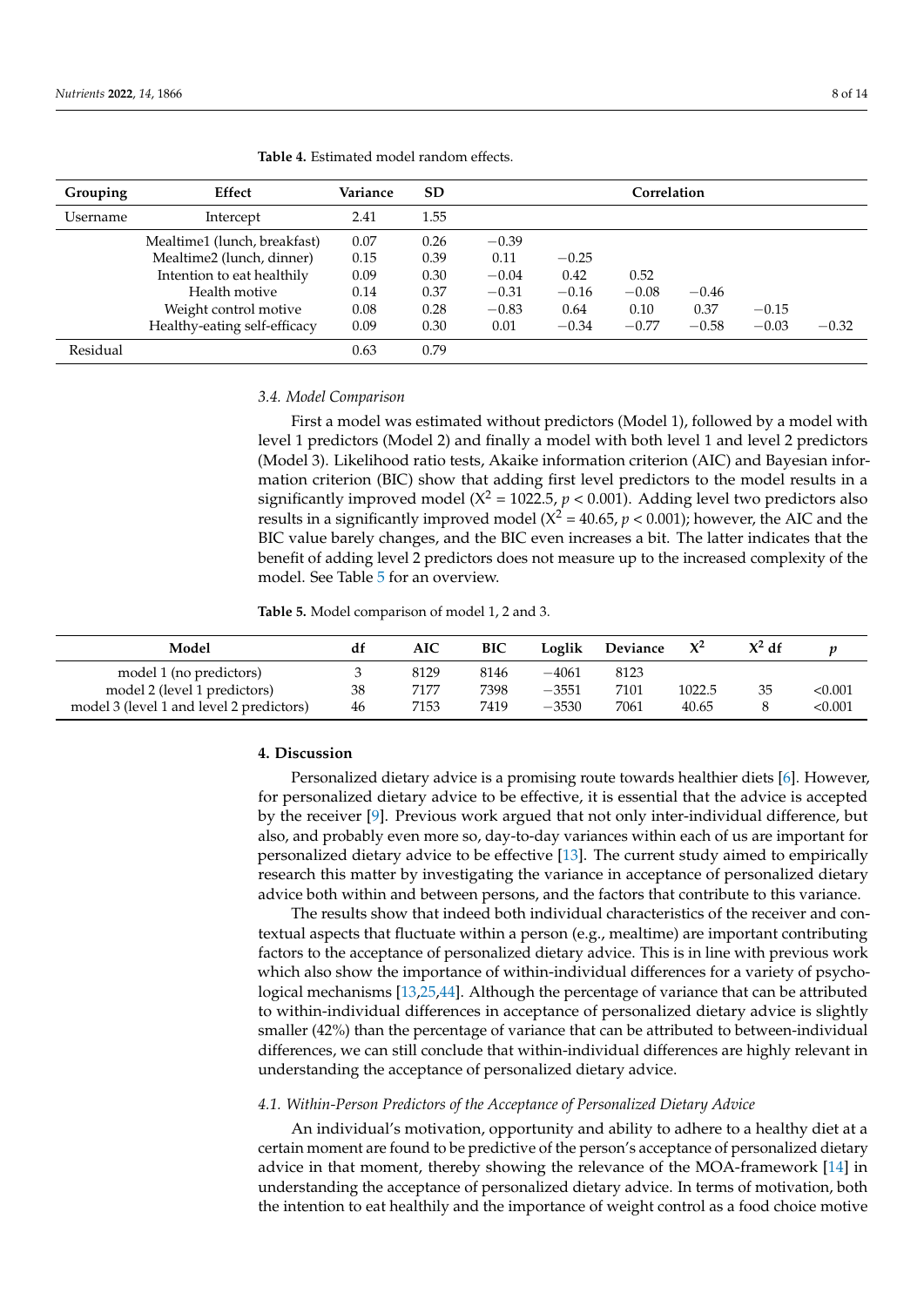are found to be predictive of the acceptance of personalized dietary advice (confirming H1 and H3). However, the importance of health as a food choice motive does not show to be a significant predictor (rejecting H2). This finding could be interpreted by the reasoning of a study that found an indirect effect of the food choice motive health on acceptance of personalized dietary advice and a direct effect of the weight control motive [\[19\]](#page-12-12). The authors explain this finding with the idea that individuals who find health important when making a food choice already believe that they have a healthy diet and therefore do not consider that personalized dietary advice would be beneficial for them [\[19\]](#page-12-12). Thus, perhaps the food choice motive health is not a predictor of the acceptance of personalized dietary advice, because those individuals for who health is an important food choice motive already eat healthily and therefore do not believe they need personalized dietary advice.

Concerning the opportunity to use a personalized dietary advice, our results show that the acceptance of personalized dietary advice is higher when eating at home compared to out of home (confirming H4). However, the acceptance is not higher when eating alone compared to eating with others, as the social environment did not significantly predict the acceptance of personalized dietary advice (rejecting H5). This finding is surprising, as we expected that personalized dietary advice would be more difficult to adhere to when eating in the company of others, because their wishes have to be considered as well [\[24\]](#page-12-17). Though, other health related studies investigating within-person differences also do not find an effect of the social environment. Previous work shows that the social environment is not predictive of an individual's self-regulation of healthy eating [\[25\]](#page-12-18) and that the social environment does not impact an individual's openness to decrease unhealthy foods or increase light products, and openness to increase healthy foods is even lower when eating alone as opposed to eating with others [\[45\]](#page-13-11). This indicates that where a meal is being eaten seems to be more important for the acceptance of personalized dietary advice than with who a meal is being eaten.

Regarding mealtime, our findings show that the acceptance of personalized dietary advice is higher during lunch compared to dinner (partly confirming H6), but also higher during lunch compared to breakfast. Moreover, we do not find that the acceptance of personalized dietary advice is higher at breakfast than at dinner (partly rejecting H6). We did not expect to find a difference between breakfast and lunch, as both meals are similar compared to dinner in that they both often consist of a bread meal in the Netherlands and that individuals often choose their own meal rather than cooking a meal for others whose wishes also need to be considered. A possible explanation for a higher acceptance of personalized dietary advice at lunch compared to breakfast is that for most people breakfast is more habitual than lunch, as it is often the same and eaten in the same context  $[46]$ , while lunch varies more and is also eaten in different contexts such as at work. Stronger habits are harder to change and therefore individuals might be less open to make changes to their breakfast than to their lunch.

Finally, we found that, as expected, the higher an individual's perceived healthyeating self-efficacy is at a certain moment, the more personalized dietary advice is accepted (confirming H7). This indicates that individuals are more inclined to use personalized dietary advice at moments when they feel that they are capable of making healthy food choices. This finding supports previous work on the importance of self-efficacy in the shift towards healthy diets [\[47\]](#page-13-13) and the use of personalized dietary nutrition [\[4\]](#page-11-3) and adds to it by showing that self-efficacy remains important when contextual influences are considered.

# *4.2. Between-Person Predictors of the Acceptance of Personalized Dietary Advice*

Our results show that the acceptance of personalized dietary advice is higher when individuals believe that personalized dietary advice offers more benefits than risks (confirming H8). This so-called privacy calculus seems to be the most important between-person predictor of the acceptance of personalized dietary advice and underpins the relevance of this factor regarding the acceptance of personalized dietary advice [\[10\]](#page-12-3). Ambivalent feelings regarding personalized dietary advice are not found to be a predictor of the accep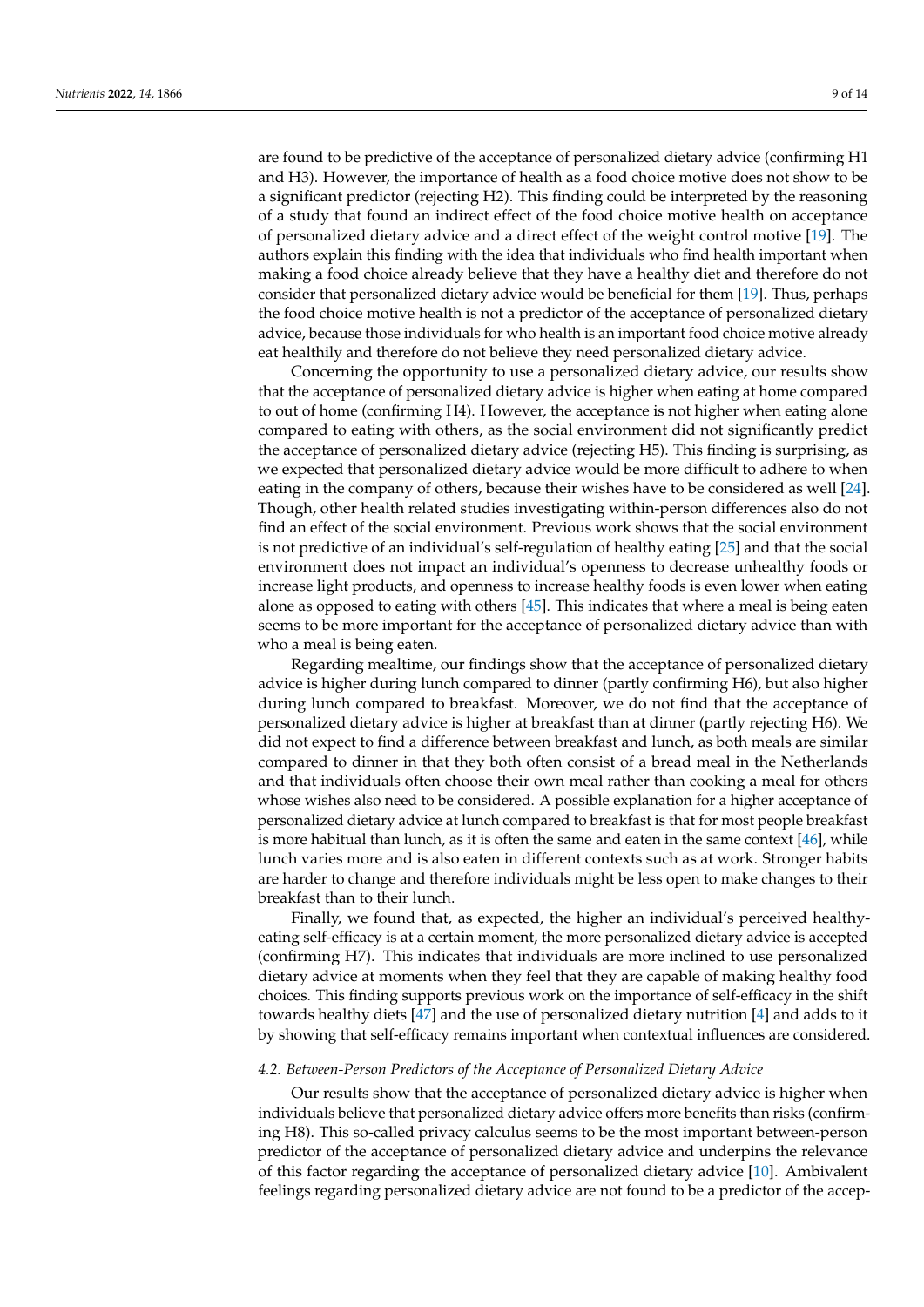tance of personalized dietary advice (rejecting H9). This is contrary to what was found in another study on the acceptance of personalized dietary advice [\[9\]](#page-12-2), who found that more ambivalent feelings is related to a lower acceptance. Perhaps the effect of ambivalence did not hold because of the significant role the within-person predictors played in our study. This could indicate that ambivalence does play a role when considering the overall acceptance of personalized dietary advice, but not when considering the acceptance of personalized dietary advice in different contexts. Finally, the more individuals perceive the eating context as a barrier to following up personalized dietary advice, the lower the acceptance of personalized dietary advice is (confirming H11). However, the perception of social rejection as a barrier to performing personalized dietary advice is not related to acceptance (rejecting H10). This is in line with our finding that the social environment does not predict the acceptance of personalized dietary advice. Thus, with who someone is eating (descriptive social norm) and whether others reject personalized dietary advice (injunctive social norm) does not seem important for the acceptance of personalized dietary advice. Perhaps we did not find social norm effects, because participants of our study did not have to actually use personalized dietary advice, as we measured self-reported acceptance of personalized dietary advice, and therefore, they might underestimate the social impact it could have. Another reason could be that accepting personalized dietary advice is something that needs deliberation. Previous work suggests that when a behavior is performed after deliberation, various behavioral, contextual and individual factors can influence the extent to which social norms are effective [\[48\]](#page-13-14). Other individuals' behaviors and beliefs might less likely influence the acceptance of personalized dietary advice, because following personalized dietary advice is something individuals do for themselves, and they do not need the approval of others for that [\[48\]](#page-13-14).

## *4.3. Implications*

This study shows that acceptance of personalized dietary advice differs from person to person, but also varies within a person during the day, across eating contexts. This implies that the characteristics of the eating context should also be taken into account in addition to the characteristics of the person when personalizing dietary advice. More specific, mealtime, the physical environment, intention to eat healthily, weight control as a food choice motive and health eating self-efficacy are important within-person factors to consider. Overall, the findings imply that personalized dietary advice is best accepted at lunch and while eating at home. Personalized dietary advice could therefore best focus on improving lunch at home. Moreover, the results imply that the acceptance of personalized dietary advice will be highest at moments when the receiver is motivated to eat healthily (intention to eat healthily) and feels able to eat healthily (healthy-eating self-efficacy). Personalized dietary advice will therefore be most effective when implemented at moments when individuals are motivated and feel able. Moreover, a service offering personalized dietary advice can help improve both the motivation and ability, for example by communicating the importance of healthy eating and by providing advice that is easy to implement [\[49\]](#page-13-15). Finally, the positive relation between weight control as a food choice motive and acceptance of personalized dietary advice implies that the advice has the best chance to succeed at moments when receivers consider their weight in their selection of food, and therefore, it is potentially beneficial to target personalized nutrition advice at mealtimes where individuals want to lose weight. Previous research shows that food choice motives, including health and weight control, are strongly influenced by the context [\[21](#page-12-14)[,50\]](#page-13-16). Regarding snacking, weight control was a more important food choice motive for morning and afternoon snacking, while it was a less important motive for late-night snacking [\[20\]](#page-12-13). Moreover, it is found that weight control is a more important food choice motive for breakfast and dinner compared to lunch and late-night snacking [\[20\]](#page-12-13). This is in line with other work that found that weight control is least important for snacks and most important for breakfast [\[21\]](#page-12-14).

Next to these context-specific factors, the following two personal factors are important to consider when offering personalized dietary advice: perceptions of barriers in the eating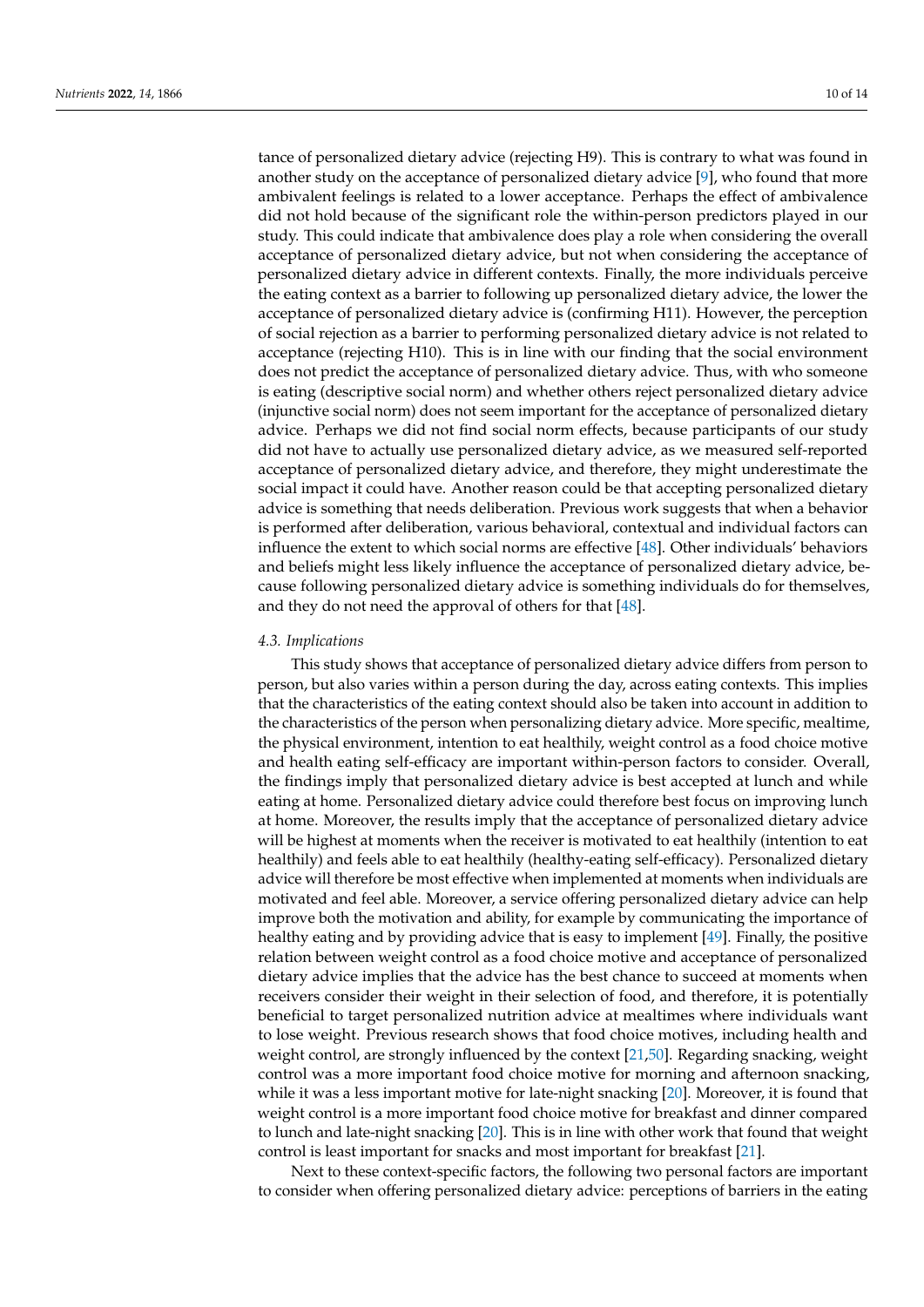context and perceptions of risks and benefits related to personalized dietary advice. Barriers in the eating context are for example perceived difficulty to follow the advice when eating out of home. This matches with our finding that acceptance is higher at home compared to out of home. Concerning the perceptions of risks and benefits, the results imply that it is important to make potential receivers of personalized dietary advice aware that the benefits of personalized dietary advice outweigh the risks.

#### *4.4. Limitations and Future Research*

The current study comes with some limitations, resulting in avenues for future research. First of all, the focus of this study was on acceptance of personalized dietary advice, which was a self-reported measurement. Actual behavior was not measured and therefore it cannot be confirmed that the factors we identified as beneficial to the acceptance of personalized dietary advice indeed contribute to a better compliance with personalized dietary advice. Future research should conduct a real-life intervention to test whether personalized dietary advice that is adapted to the context-specific motivation, opportunity and ability of the receiver leads to a better compliance of the advice. It is for example possible that although consumers indicate to accept personalized dietary advice better at lunch compared to breakfast, advice at breakfast may be more effective.

Second, we measured the acceptance of the concept personalized dietary advice in general, while in a real-life situation people would receive a specific advice which they can act upon. Therefore, future research should investigate the acceptance of specific personalized dietary advice in different contexts, as this comes closer to the actual implementation of personalized dietary advice.

Third, the current study is an observational study. Even though this brings valuable insights about how the acceptance of personalized dietary advice differs between mealtimes, no conclusions can be made about causal relationships. Future research should include experimental designs within a longitudinal study to determine causal effects in a variety of contexts. For instance, randomly implementing personalized dietary advice at breakfast and at lunch and comparing the effectiveness of the advice between these two mealtimes.

Fourth, in the current study, the repeated measurements took place on weekdays. Future research should also investigate the acceptance of personalized nutrition on weekend days, as the need for dietary improvement is generally higher for the weekend than for weekdays [\[51\]](#page-13-17). Moreover, individuals could be more open to personalized dietary advice in the weekend, because they generally have more time on the weekend to make changes to their diets and likely deviate from their regular day-to-day habits. On the other hand, the weekend might also be seen as a time to enjoy their meals, and therefore they are less open to using personalized dietary advice for health reasons than during the week. Future research should investigate the acceptance of personalized dietary advice on weekend days compared to weekdays.

Fifth, our study focused on the acceptance of personalized dietary advice regarding healthy diets. However, personalized dietary advice can also be an effective tool to stimulate sustainable diets. The need for more sustainable diets is urgent [\[52](#page-13-18)[–55\]](#page-13-19) and recent work shows that plant-based diets have the potential to be both healthy and sustainable at the same time [\[56](#page-13-20)[–58\]](#page-13-21). Future research should investigate if personalized dietary advice can be used to stimulate sustainable diets, such as plant-based diets.

Sixth, by using the MOA-framework [\[14\]](#page-12-7), our study provides an overview of how the motivation, opportunity and ability play a role in the acceptance of personalized dietary advice, however, we did not study different types of motivation such as intrinsic and extrinsic motivation [\[59\]](#page-13-22). It is possible that the acceptance of personalized dietary advice differs depending on whether someone is intrinsically motivated to eat healthily due to, for instance, a food-related disease [\[16\]](#page-12-9), or extrinsically motivated due to for instance receiving a discount on healthy foods. Therefore, future research should investigate how different types of motivation affect the acceptance of personalized dietary advice.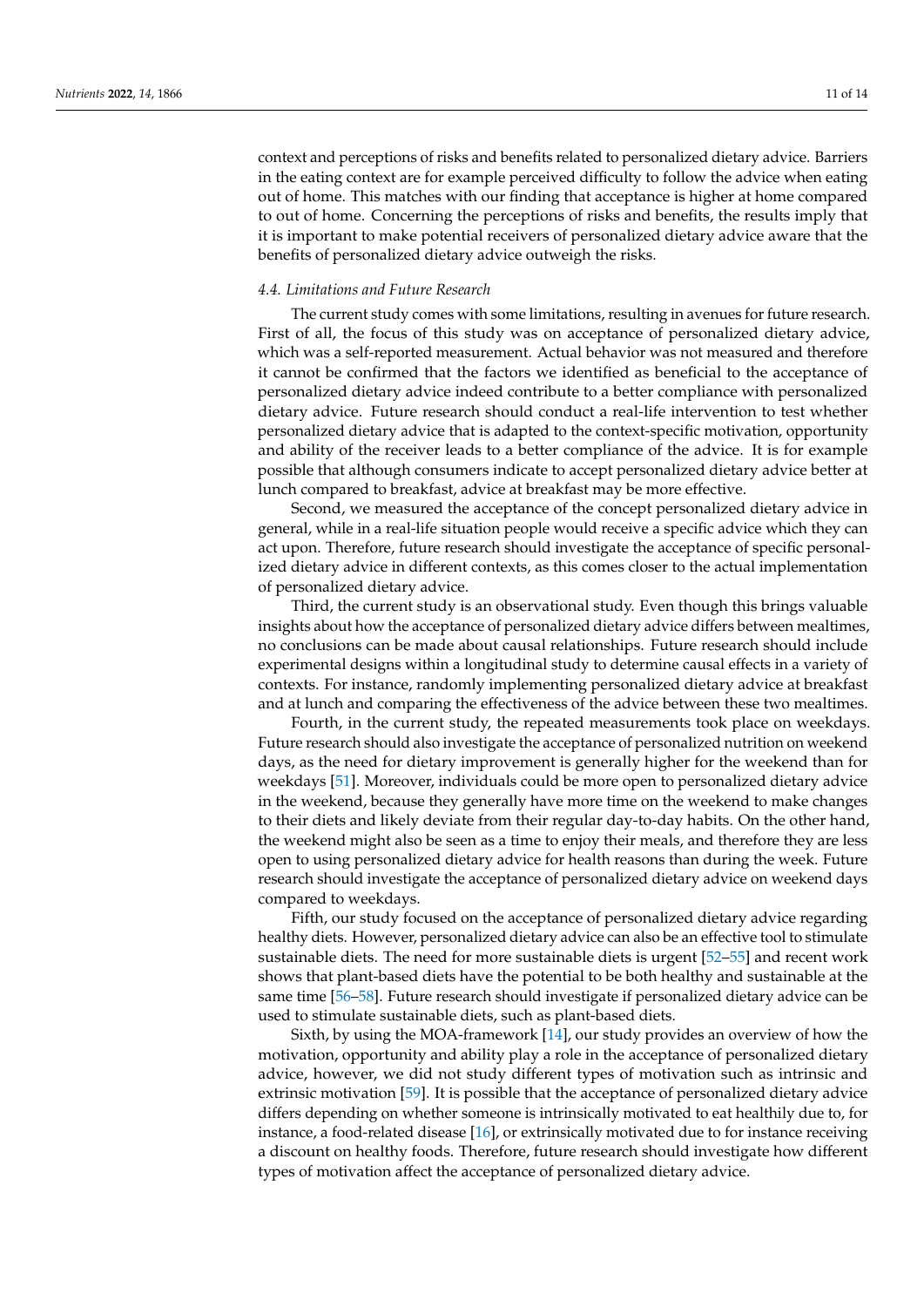Seventh, when interpreting our results, it should be considered that our study took place during the COVID-19 pandemic. Due to the minor COVID-related restrictions that were applied at the time of data collection (e.g., keep 1.5 m distance, work from home when possible, wear a face mask in public places), restaurants being open and recent work that shows that most people did not change their eating behaviors during the pandemic [\[60](#page-13-23)[,61\]](#page-13-24), we believe the pandemic had little effect on our study. Nevertheless, it could be possible that the percentages of participants who ate at home and alone were slightly higher than it would have been before the COVID-19 pandemic.

# **5. Conclusions**

To conclude, this study shows that both contextual (within-person) and individual (between-person) factors contribute to the acceptance of personalized dietary advice. More specifically, acceptance of personalized dietary advice is found to be higher when the person is motivated (intent to eat healthily and is motivated by weight control), has the opportunity (best at lunch and at home) and feels able (high healthy-eating self-efficacy) to comply with the advice. Insights from this study increase our understanding of the acceptance of personalized dietary advice. Providers and developers of personalized nutrition services can benefit from these insights by both considering individual differences and contextual differences in order to make personalized dietary advice better accepted.

**Author Contributions:** Conceptualization, E.P.B., M.J.R., J.G. and M.C.D.V.; methodology, E.P.B., M.J.R., J.G. and M.C.D.V.; formal analysis, E.P.B.; investigation, M.J.R. and J.G.; writing—original draft preparation, E.P.B., M.J.R., J.G. and M.C.D.V.; writing—review and editing, E.P.B., M.J.R., J.G. and M.C.D.V.; supervision, E.P.B. and M.J.R.; project administration, E.P.B. and M.J.R. All authors have read and agreed to the published version of the manuscript.

**Funding:** This study was performed as part of the KB-program Healthy and Safe Food Systems of Wageningen University and Research, project 'Biomarkers, diagnostics, measurements and effective consumer feedback to facilitate personalized healthy and sustainable food choices' (KB-37-001-002), which is funded by the Dutch Ministry of Agriculture, Nature and Food Quality.

**Institutional Review Board Statement:** The study was approved by the Social Sciences Ethical Committee (SEC) of Wageningen University and Research and complies with the Netherlands Code of Conduct for Research Integrity.

**Informed Consent Statement:** Informed consent was obtained from all subjects involved in the study.

**Data Availability Statement:** The datasets generated during and/or analyzed during the current study are available from the corresponding author on reasonable request.

**Conflicts of Interest:** The authors declare no conflict of interest. The funders had no role in the design of the study; in the collection, analyses, or interpretation of data; in the writing of the manuscript; or in the decision to publish the results.

## **References**

- <span id="page-11-0"></span>1. Fox, A.; Feng, W.; Asal, V. What is driving global obesity trends? Globalization or "modernization"? *Glob. Health* **2019**, *15*, 32. [\[CrossRef\]](http://doi.org/10.1186/s12992-019-0457-y) [\[PubMed\]](http://www.ncbi.nlm.nih.gov/pubmed/31029156)
- <span id="page-11-1"></span>2. Branca, F.; Lartey, A.; Oenema, S.; Aguayo, V.; Stordalen, G.A.; Richardson, R.; Arvelo, M.; Afshin, A. Transforming the food system to fight non-communicable diseases. *BMJ* **2019**, *364*, 24–29. [\[CrossRef\]](http://doi.org/10.1136/bmj.l296) [\[PubMed\]](http://www.ncbi.nlm.nih.gov/pubmed/30692128)
- <span id="page-11-2"></span>3. Hennessy, E.A.; Johnson, B.T.; Acabchuk, R.L.; McCloskey, K.; Stewart-James, J. Self-regulation mechanisms in health behavior change: A systematic meta-review of meta-analyses, 2006–2017. *Health Psychol. Rev.* **2020**, *14*, 6–42. [\[CrossRef\]](http://doi.org/10.1080/17437199.2019.1679654) [\[PubMed\]](http://www.ncbi.nlm.nih.gov/pubmed/31662031)
- <span id="page-11-3"></span>4. Rankin, A.; Kuznesof, S.; Frewer, L.J.; Orr, K.; Davison, J.; De Almeida, M.D.; Stewart-Knox, B. Public perceptions of personalised nutrition through the lens of Social Cognitive Theory. *J. Health Psychol.* **2017**, *22*, 1233–1242. [\[CrossRef\]](http://doi.org/10.1177/1359105315624750)
- <span id="page-11-4"></span>5. Ordovas, J.M.; Ferguson, L.R.; Tai, E.S.; Mathers, J.C. Personalised nutrition and health. *BMJ* **2018**, *361*, bmj.k2173. [\[CrossRef\]](http://doi.org/10.1136/bmj.k2173) [\[PubMed\]](http://www.ncbi.nlm.nih.gov/pubmed/29898881)
- <span id="page-11-5"></span>6. Jinnette, R.; Narita, A.; Manning, B.; McNaughton, S.A.; Mathers, J.C.; Livingstone, K.M. Does personalized nutrition advice improve dietary intake in healthy adults? A systematic review of randomized controlled trials. *Adv. Nutr.* **2021**, *12*, 657–669. [\[CrossRef\]](http://doi.org/10.1093/advances/nmaa144) [\[PubMed\]](http://www.ncbi.nlm.nih.gov/pubmed/33313795)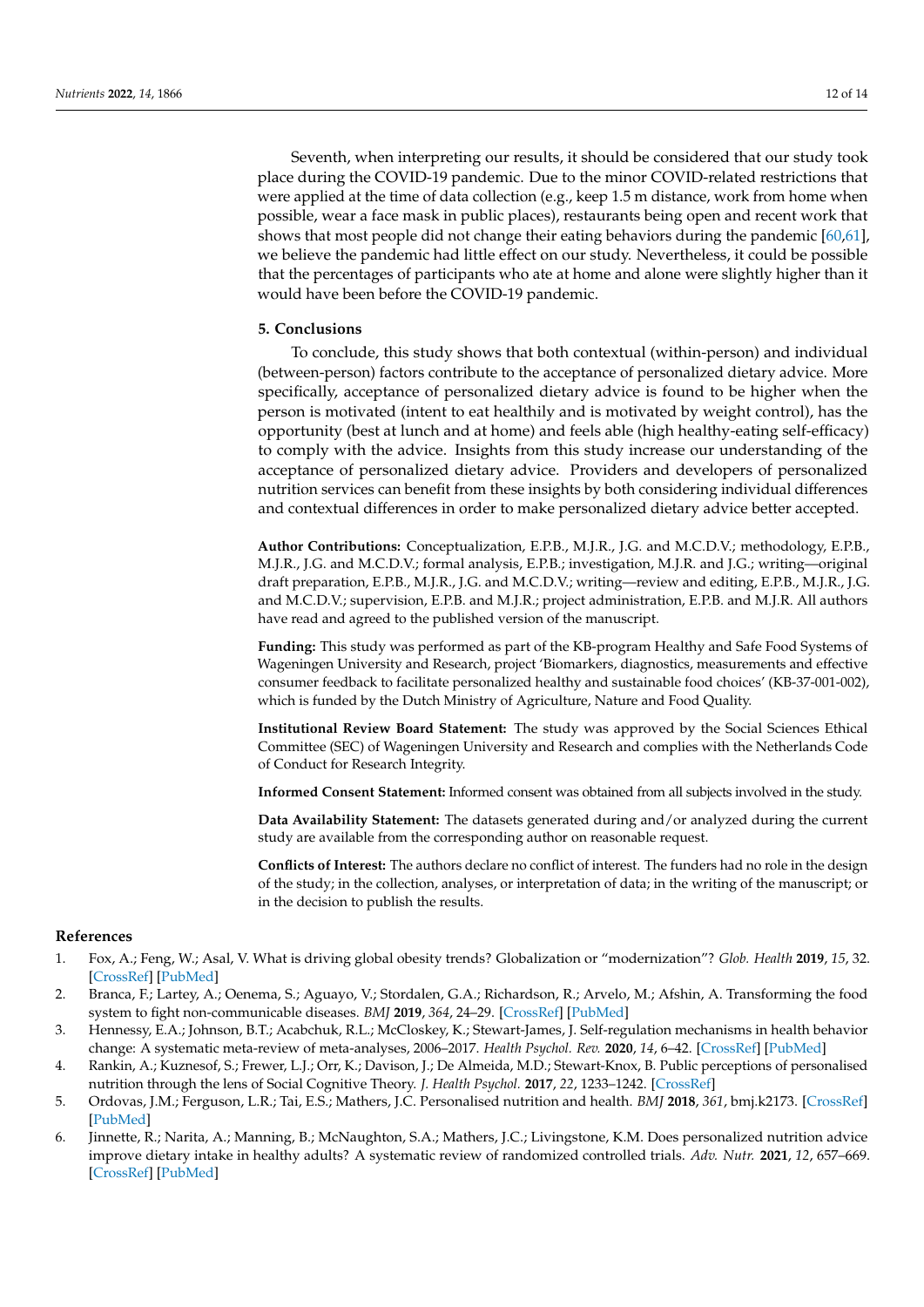- <span id="page-12-0"></span>7. Brug, J.; Campbell, M.; Van Assema, P. The application and impact of computer-generated personalized nutrition education: A review of the literature. *Patient Educ. Couns.* **1999**, *36*, 145–156. [\[CrossRef\]](http://doi.org/10.1016/S0738-3991(98)00131-1)
- <span id="page-12-1"></span>8. De Roos, B.; Brennan, L. Personalised interventions—a precision approach for the next generation of dietary intervention studies. *Nutrients* **2017**, *9*, 847. [\[CrossRef\]](http://doi.org/10.3390/nu9080847)
- <span id="page-12-2"></span>9. Reinders, M.J.; Bouwman, E.P.; Van Den Puttelaar, J.; Verain, M.C.D. Consumer acceptance of personalised nutrition: The role of ambivalent feelings and eating context. *PLoS ONE* **2020**, *15*, e0231342. [\[CrossRef\]](http://doi.org/10.1371/journal.pone.0231342)
- <span id="page-12-3"></span>10. Berezowska, A.; Fischer, A.R.H.; Ronteltap, A.; Van Der Lans, I.A.; Van Trijp, H.C.M. Consumer adoption of personalised nutrition services from the perspective of a risk–benefit trade-off. *Genes Nutr.* **2015**, *10*, 42. [\[CrossRef\]](http://doi.org/10.1007/s12263-015-0478-y)
- <span id="page-12-4"></span>11. Stewart-Knox, B.; Kuznesof, S.; Robinson, J.; Rankin, A.; Orr, K.; Duffy, M.; Poínhos, R.; Vaz de Almeida, M.D.; Macready, A.; Gallaghere, C.; et al. Factors influencing European consumer uptake of personalised nutrition. Results of a qualitative analysis. *Appetite* **2013**, *66*, 67–74. [\[CrossRef\]](http://doi.org/10.1016/j.appet.2013.03.001)
- <span id="page-12-5"></span>12. Scholz, U. It's time to think about time in health psychology. *Appl. Psychol. Health Well-Being* **2019**, *11*, 173–186. [\[CrossRef\]](http://doi.org/10.1111/aphw.12156)
- <span id="page-12-6"></span>13. Betts, J.A.; Gonzalez, J.T. Personalised nutrition: What makes you so special? *Nutr. Bull.* **2016**, *41*, 353–359. [\[CrossRef\]](http://doi.org/10.1111/nbu.12238)
- <span id="page-12-7"></span>14. Rothschild, M.L. Carrots, sticks, and promises: A conceptual framework for the management of public health and social issue behaviors. *J. Mark.* **1999**, *63*, 24–37. [\[CrossRef\]](http://doi.org/10.1177/002224299906300404)
- <span id="page-12-8"></span>15. Verstuyf, J.; Patrick, H.; Vansteenkiste, M.; Teixeira, P.J. Motivational dynamics of eating regulation: A self-determination theory perspective. *Int. J. Behav. Nutr. Phys. Act.* **2012**, *9*, 21. [\[CrossRef\]](http://doi.org/10.1186/1479-5868-9-21)
- <span id="page-12-9"></span>16. Stewart-Knox, B.J.; Bunting, B.P.; Gilpin, S.; Parr, H.J.; Pinhao, S.; Strain, J.J.; De Almeida, M.D.V.; Gibney, M. Attitudes toward genetic testing and personalised nutrition in a representative sample of European consumers. *Br. J. Nutr.* **2009**, *101*, 982–989. [\[CrossRef\]](http://doi.org/10.1017/S0007114508055657)
- <span id="page-12-10"></span>17. Berezowska, A.; Fischer, A.R.H.; Van Trijp, H.C.M. The moderating effect of motivation on health-related decision-making. *Psychol. Health* **2017**, *32*, 665–685. [\[CrossRef\]](http://doi.org/10.1080/08870446.2017.1293055)
- <span id="page-12-11"></span>18. Onwezen, M.C.; Reinders, M.J.; Verain, M.C.D.; Snoek, H.M. The development of a single-item Food Choice Questionnaire. *Food Qual. Prefer.* **2019**, *71*, 34–45. [\[CrossRef\]](http://doi.org/10.1016/j.foodqual.2018.05.005)
- <span id="page-12-12"></span>19. Rankin, A.; Bunting, B.P.; Poínhos, R.; Van Der Lans, I.A.; Fischer, A.R.H.; Kuznesof, S.; Almeida, M.D.V.; Markovina, J.; Frewer, L.J.; Stewart-Knox, B.J. Food choice motives, attitude towards and intention to adopt personalised nutrition. *Public Health Nutr.* **2018**, *21*, 2606–2616. [\[CrossRef\]](http://doi.org/10.1017/S1368980018001234)
- <span id="page-12-13"></span>20. Phan, U.T.; Chambers, I.V.E. Application of an eating motivation survey to study eating occasions. *J. Sens. Stud.* **2016**, *31*, 114–123. [\[CrossRef\]](http://doi.org/10.1111/joss.12197)
- <span id="page-12-14"></span>21. Verain, M.C.D.; Van Den Puttelaar, J.; Zandstra, E.H.; Lion, R.; De Vogel-Van Den Bosch, J.; Hoonhout, H.C.M.; Onwezen, M.C. Variability of Food Choice Motives: Two Dutch studies showing variation across meal moment, location and social context. *Food Qual. Prefer.* **2022**, *98*, 104505. [\[CrossRef\]](http://doi.org/10.1016/j.foodqual.2021.104505)
- <span id="page-12-15"></span>22. Stewart-Knox, B.J.; Markovina, J.; Rankin, A.; Bunting, B.P.; Kuznesof, S.; Fischer, A.R.H.; van der Lans, I.A.; Poínhos, R.; De Almeida, M.D.V.; Gibney, M.; et al. Making personalised nutrition the easy choice: Creating policies to break down the barriers and reap the benefits. *Food Policy* **2016**, *63*, 134–144. [\[CrossRef\]](http://doi.org/10.1016/j.foodpol.2016.08.001)
- <span id="page-12-16"></span>23. Forman, E.M.; Goldstein, S.P.; Zhang, F.; Evans, B.C.; Manasse, S.M.; Butryn, M.L.; Juarascio, A.S.; Abichandani, P.; Martin, G.J.; Foster, G.D. OnTrack: Development and feasibility of a smartphone app designed to predict and prevent dietary lapses. *Transl. Behav. Med.* **2019**, *9*, 236–245. [\[CrossRef\]](http://doi.org/10.1093/tbm/iby016) [\[PubMed\]](http://www.ncbi.nlm.nih.gov/pubmed/29617911)
- <span id="page-12-17"></span>24. Stewart-Knox, B.; Gibney, E.R.; Abrahams, M.; Rankin, A.; Bryant, E.; Oliveira, B.M.; Poínhos, R. Chapter 10 - Personalized Nutrition: Making It Happen. In *Trends in Personalized Nutrition*; Galanakis, C.M., Ed.; Academic Press: Cambridge, MA, USA, 2019; pp. 261–276.
- <span id="page-12-18"></span>25. Bouwman, E.P.; Reinders, M.J.; Galama, J.; Verain, M.C.D. Context matters: Self-regulation of healthy eating at different eating occasions. *Appl. Psychol. Health Well-Being* **2021**, *14*, 140–157. [\[CrossRef\]](http://doi.org/10.1111/aphw.12295)
- <span id="page-12-19"></span>26. Millar, B.M. Clocking self-regulation: Why time of day matters for health psychology. *Health Psychol. Rev.* **2017**, *11*, 345–357. [\[CrossRef\]](http://doi.org/10.1080/17437199.2017.1316673)
- <span id="page-12-20"></span>27. Bandura, A. Self-efficacy: Toward a unifying theory of behavioral change. *Psychol. Rev.* **1977**, *84*, 191–215. [\[CrossRef\]](http://doi.org/10.1037/0033-295X.84.2.191)
- <span id="page-12-21"></span>28. Poínhos, R.; Van Der Lans, I.A.; Rankin, A.; Fischer, A.R.H.; Bunting, B.; Kuznesof, S.; Stewart-Knox, B.; Frewer, L.J. Psychological determinants of consumer acceptance of personalised nutrition in 9 European countries. *PLoS ONE* **2014**, *9*, e110614. [\[CrossRef\]](http://doi.org/10.1371/journal.pone.0110614)
- <span id="page-12-22"></span>29. Boland, W.A.; Connell, P.M.; Vallen, B. Time of day effects on the regulation of food consumption after activation of health goals. *Appetite* **2013**, *70*, 47–52. [\[CrossRef\]](http://doi.org/10.1016/j.appet.2013.06.085)
- <span id="page-12-23"></span>30. Francis, Z.; Mata, J.; Flückiger, L.; Job, V. Morning resolutions, evening disillusions: Theories of willpower affect how health behaviours change across the day. *Eur. J. Personal.* **2020**, *35*, 398–415. [\[CrossRef\]](http://doi.org/10.1177/0890207020962304)
- <span id="page-12-24"></span>31. Berezowska, A.; Fischer, A.R.H.; Ronteltap, A.; Kuznesof, S.; Macready, A.; Fallaize, R.; Van Trijp, H.C.M. Understanding consumer evaluations of personalised nutrition services in terms of the privacy calculus: A qualitative study. *Public Health Genom.* **2014**, *17*, 127–140. [\[CrossRef\]](http://doi.org/10.1159/000358851)
- <span id="page-12-25"></span>32. Ronteltap, A.; Van Trijp, H.C.M.; Renes, R.J.; Frewer, L.J. Consumer acceptance of technology-based food innovations: Lessons for the future of nutrigenomics. *Appetite* **2007**, *49*, 1–17. [\[CrossRef\]](http://doi.org/10.1016/j.appet.2007.02.002)
- <span id="page-12-26"></span>33. Lee, J.M.; Rha, J.Y. Ambivalence toward personalized technology and intention to use location-based mobile commerce: The moderating role of gender. *Int. J. Electron. Commer. Stud.* **2017**, *8*, 197–218. [\[CrossRef\]](http://doi.org/10.7903/ijecs.1526)